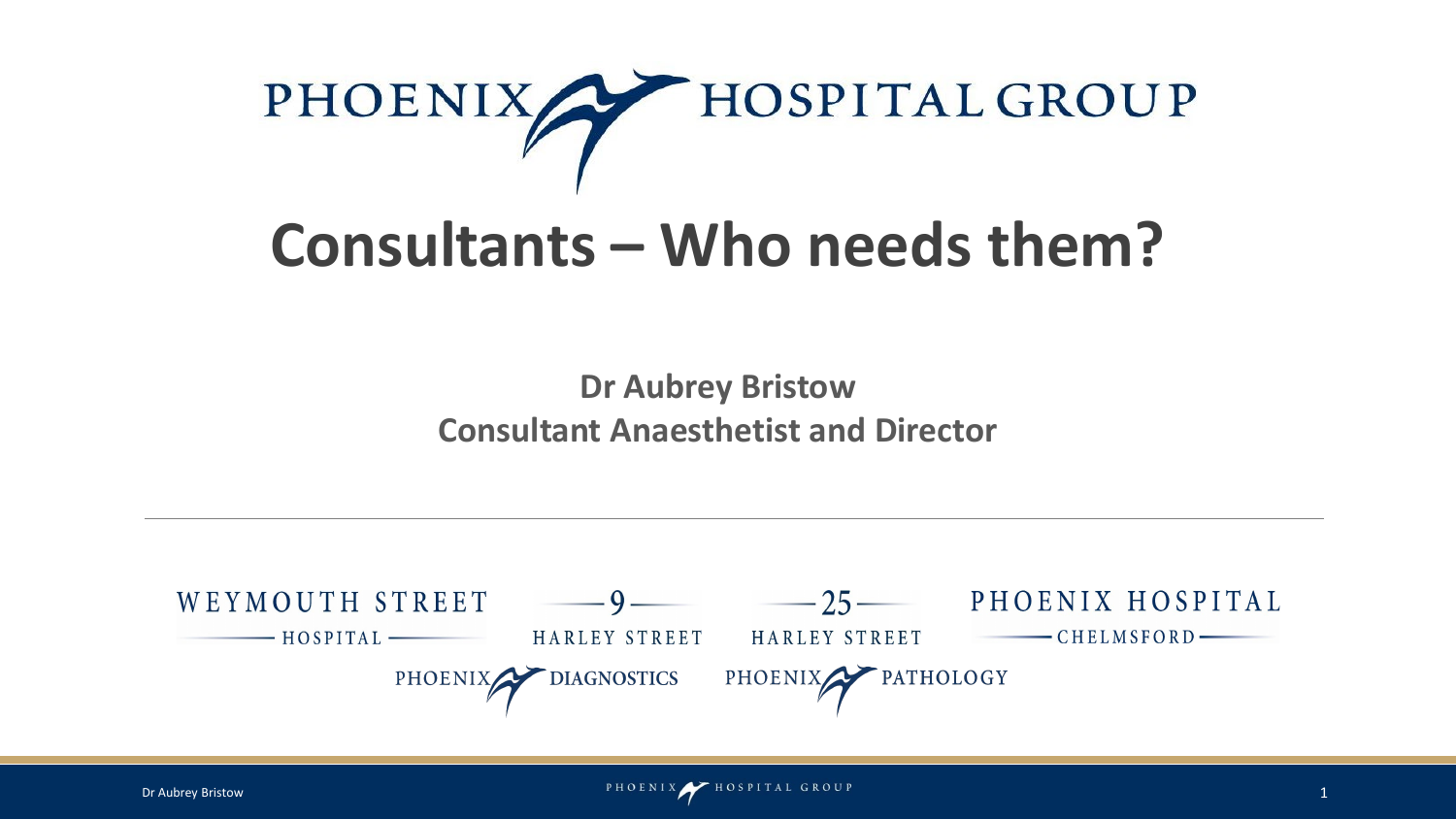#### In general, medical treatment must be overseen by doctors on the GMC specialist register

But do we need specialists

or consultants

or both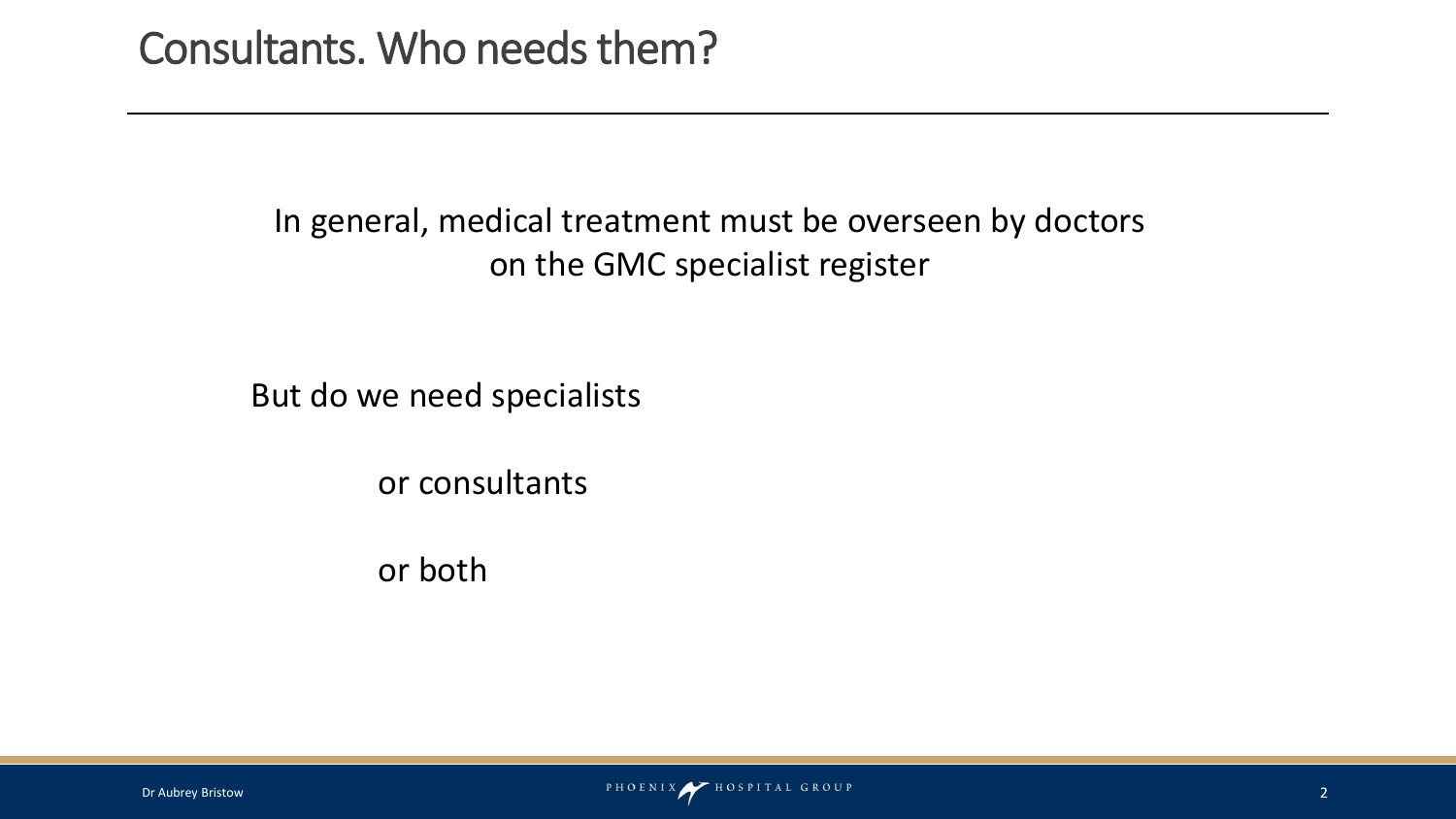## Consultants. Who needs them?

Specialists: Independent patient care

Responsibility for individual patients

Consultants Responsibility for teaching, training and supervision of trainees

Research

Responsibility for service provision, group audit, development

Duty of care to NHS Trust for current and future services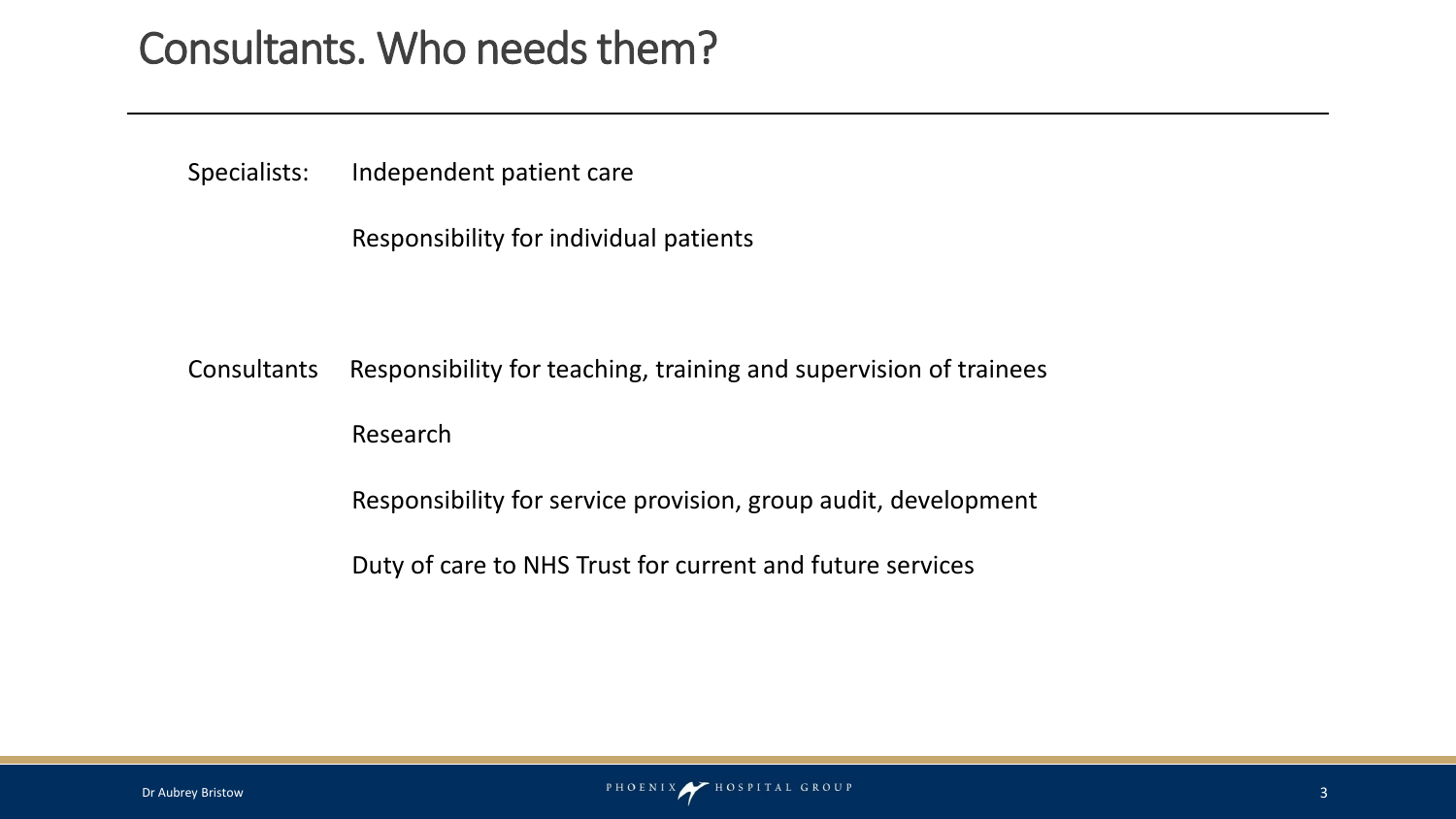## Consultants. Who needs them?

Specialists: Independent patient care

Responsibility for individual patients

Consultants Responsibility for teaching, training and supervision of trainees

Research

**Responsibility for service provision, group audit, development**

**Duty of care** to NHS Trust **for current and future services**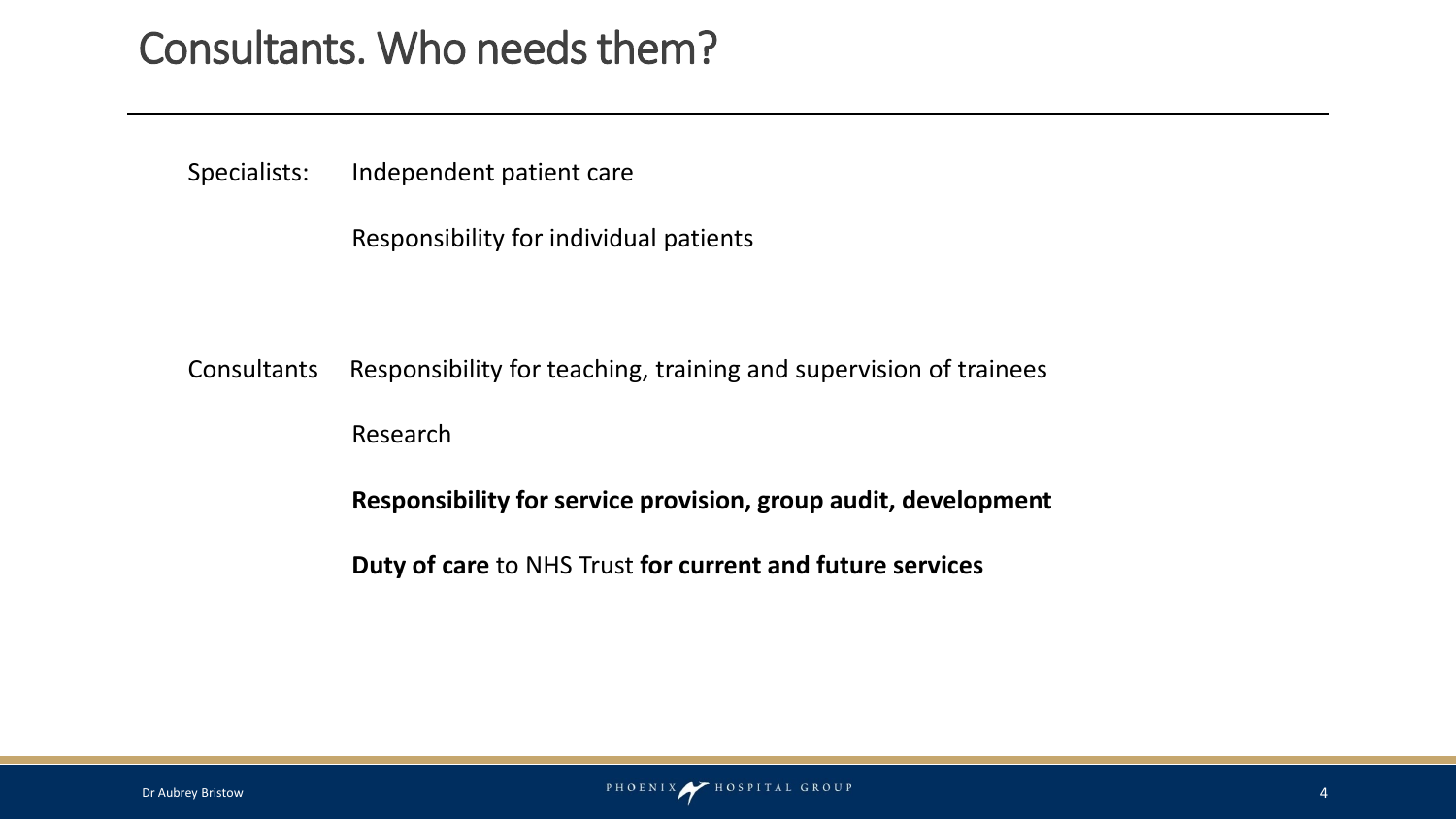Most doctors merely want to treat their patients and run their practices

Most IPs require more:

Audit, MDTs, policies

Representatives for MAC, CGC

Employment for medical director, MAC Chair etc

NHS 2003 enhanced salary in return for a detailed job plan and consultant provided service INCREASINGLY A COMPETITOR

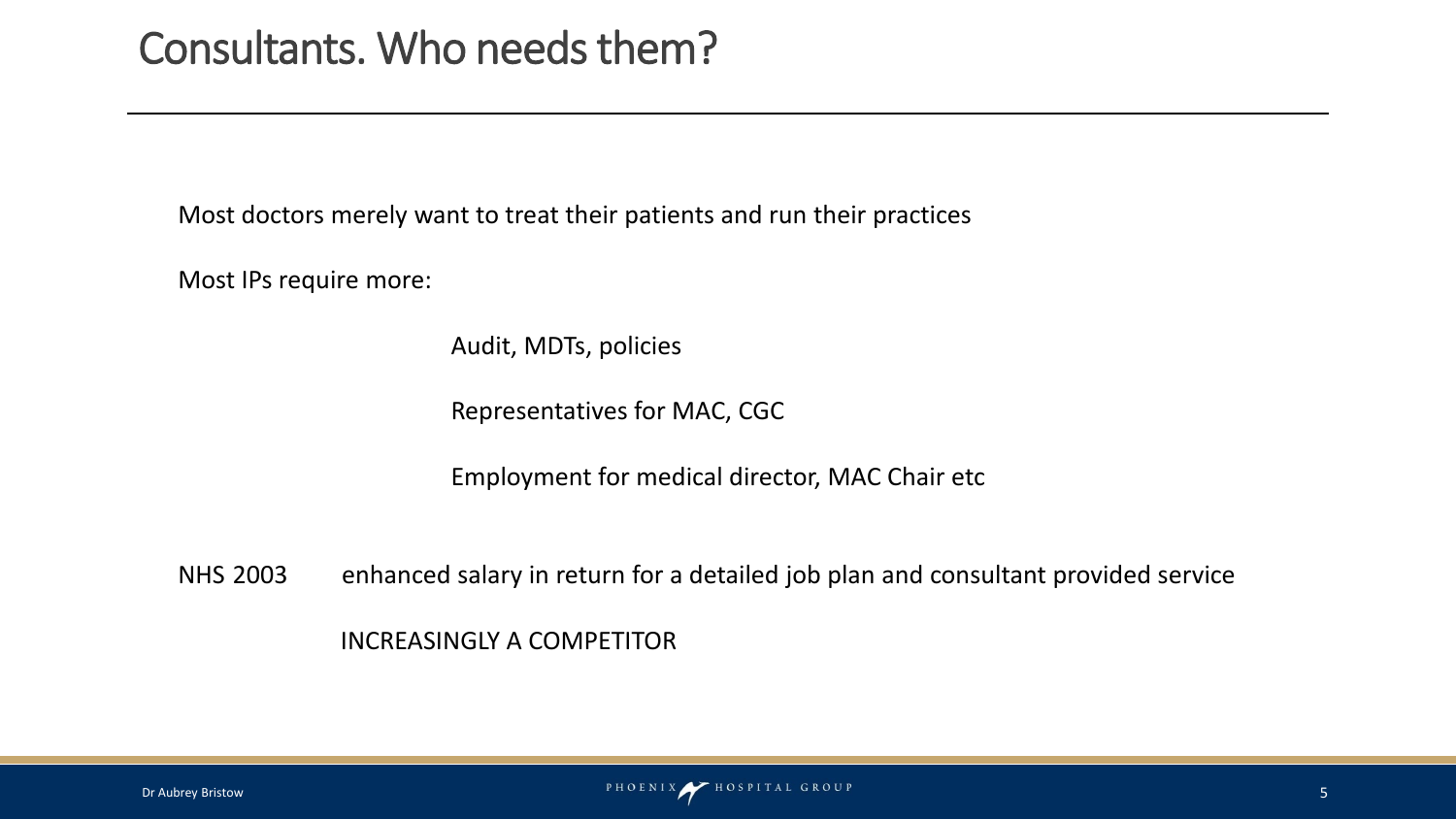#### Private medicine has more of a challenge than a choice

THE CHALLENGE National shortage of doctors – some specialties critical

NHS may have first call and be the preferred environment of consultants

Progressive reduction in private practice income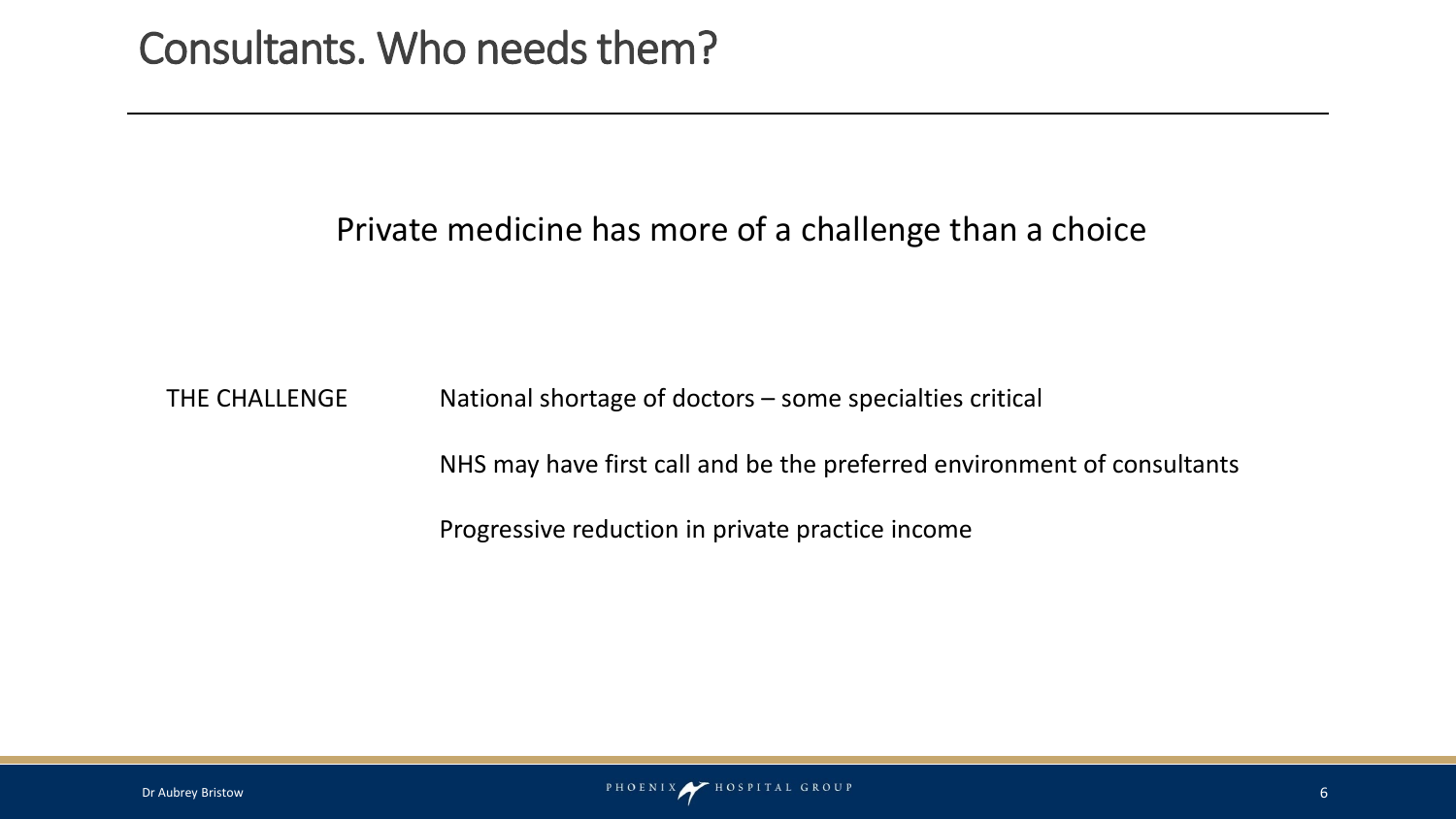## Contractual basis will be driven as much by the availability of applicants for a particular model as by the model preference of the IP or insurer